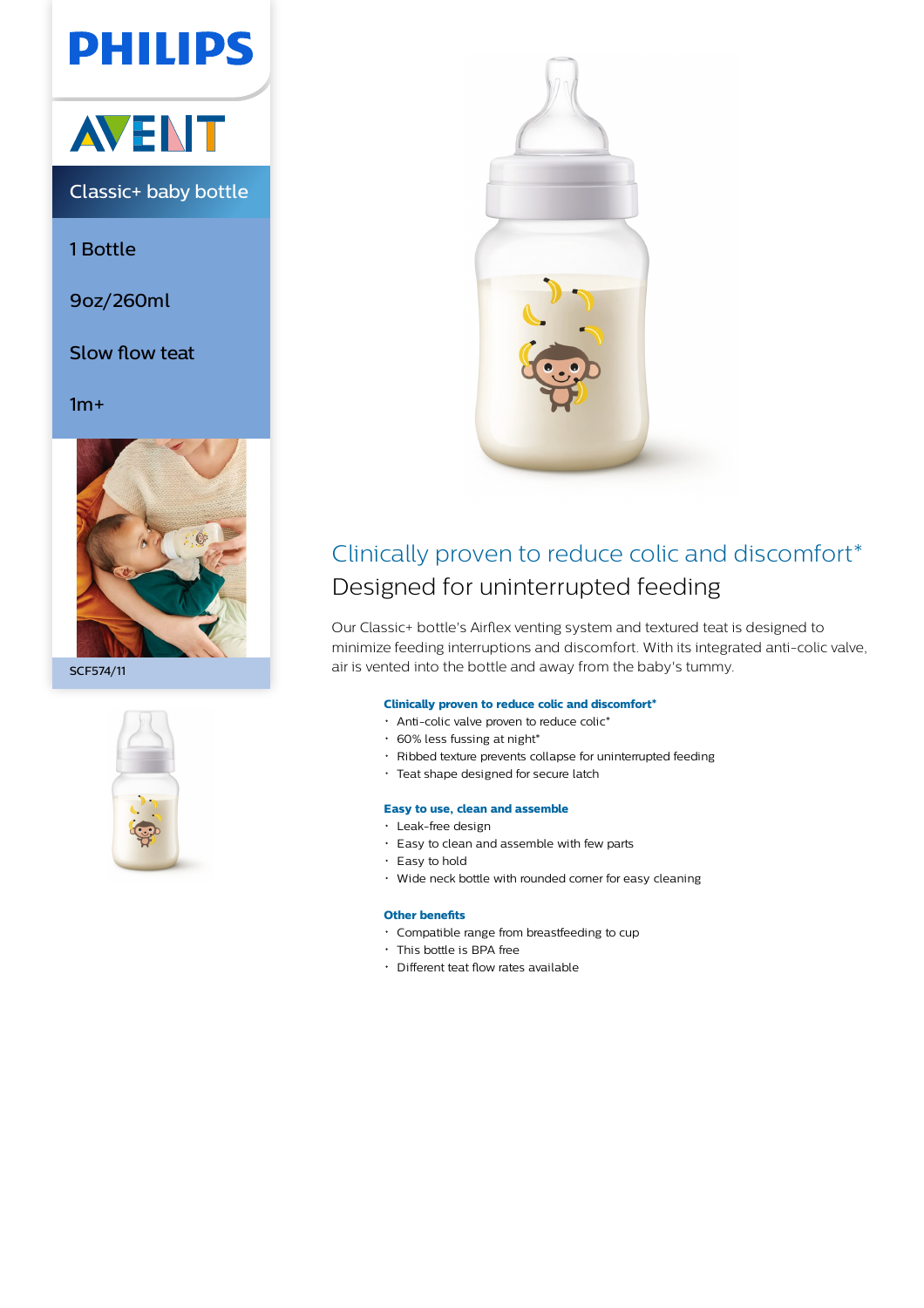## **Highlights**

#### **Less colic**



Our anti-colic valve is designed to keep air away from your baby's tummy to reduce colic and discomfort. As your baby feeds, the valve integrated into the teat flexes to allow air into the bottle to prevent vacuum build up and vents it towards the back of the bottle. It keeps air in the bottle and away from baby's tummy to help reduce colic and discomfort.

#### **Less fussing**



Philips Avent Anti-colic bottle reduces fussing. Babies fed with Philips Avent Anti-colic bottles experienced 60% less fussing at night, than babies fed with a competitor's anti-colic bottle.\*

#### **Uninterrupted feeding**



The teat shape allows secure latch and the ribbed texture helps prevents teat collapse for uninterrupted, comfortable feeding.

#### **Secure latch**

Teat shape designed for secure latch

#### **Leak-free design**

Our Anti-colic bottle is designed to prevent leakage whilst feeding, for a truly enjoyable feeding experience.

#### **Easy to assemble**



Our Anti-colic bottle has few parts for quick and simple assembly.

#### **Easy to hold**



The unique bottle shape makes this bottle easy to hold and grip in any direction.

#### **Easy to clean**



With its wide neck and fewer parts, our bottle is easier to assemble and to clean quickly and thoroughly.

#### **Growing up with your baby**



Mix and match our breast pump, bottle and cup parts, and create the product that works for you, when you need it!

#### **BPA free**



Philips Avent Anti-colic bottle is made of BPA free material (PP).

#### **Fits your baby's growing needs**



The Philips Avent Anti-colic bottle range offers different teat flow rates to keep up with your baby's growth. Remember that age indications are approximate as babies develop at different rates. All teats are available in twin packs: Newborn, Slow, Medium, Fast and Variable Flow, and Thick feed.